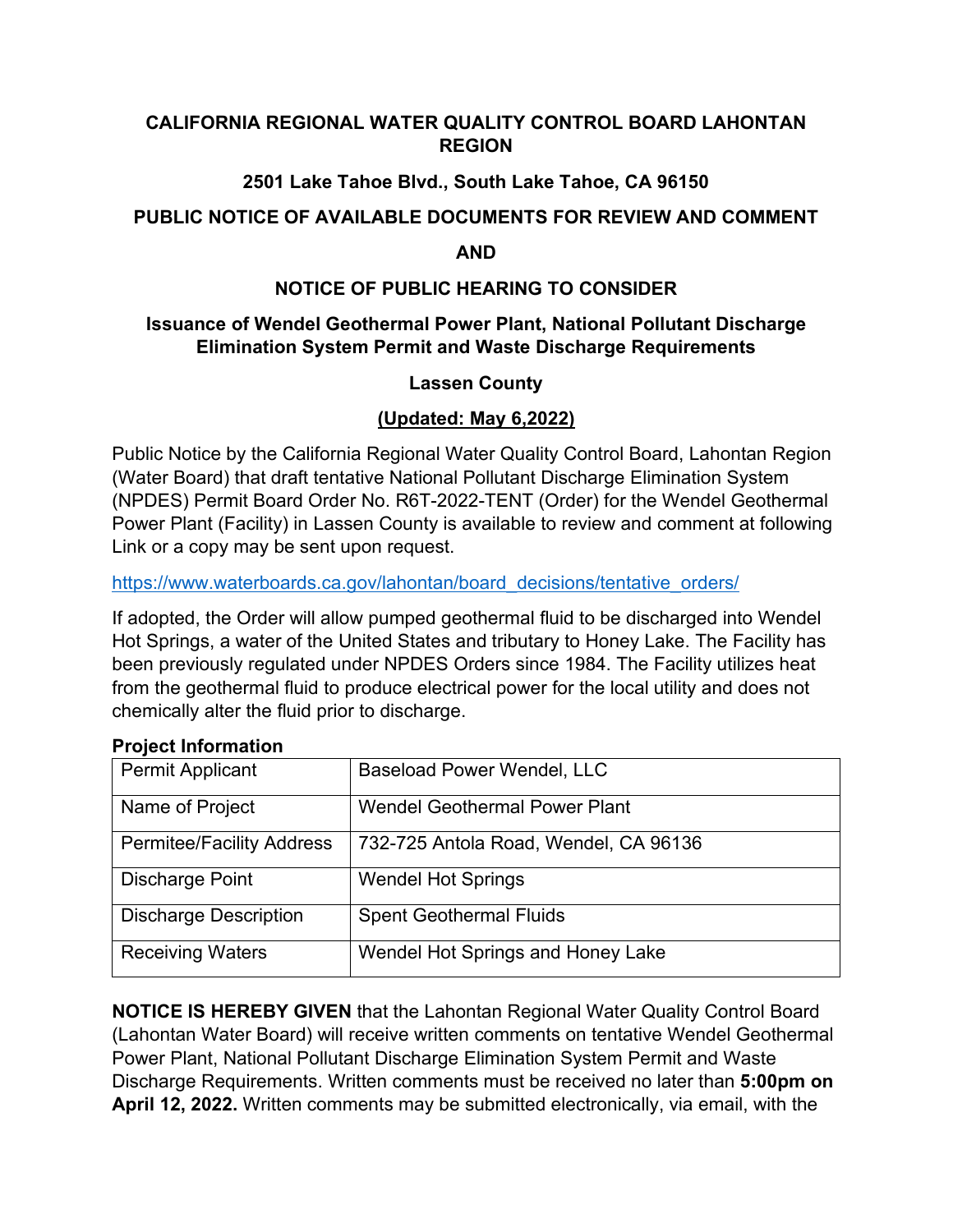subject "Comments on Tentative Wendel Geothermal Power Plant" to [lahontan@waterboards.ca.gov,](mailto:lahontan@waterboards.ca.gov) or submitted in hard copy to 2501 Lake Tahoe Boulevard, South Lake Tahoe, CA 96150, to the attention of **Trevor Miller**.

**NOTICE IS HEREBY GIVEN** that the Lahontan Regional Water Quality Control Board (Lahontan Water Board) will hold a public hearing to receive public comments and consider issuance of the Wendel Geothermal Power Plant National Pollutant Discharge Elimination System Permit and Waste Discharge Requirements.

This notice also sets forth the procedures and processes the Lahontan Water Board will use at this proceeding and contains important deadlines.

The Lahontan Water Board will hold a public hearing and consider adoption of the NPDES permit, as follows:

| DATE:  | June 9, 2022                         |
|--------|--------------------------------------|
| TIME:  | 09:00 a.m. (Tentative start time)    |
| PLACE: | Hampton Inn and Suites Barstow CA    |
|        | 2710 Lenwood Road, Barstow, CA 92311 |

This public meeting is currently scheduled to take place in-person and via video and teleconference, but the format may be changed in the future. Any person wishing to obtain information about changes to the date, time, location, or format of the meeting should visit the Board's website:

[\(https://www.waterboards.ca.gov/lahontan/board\\_info/remote\\_meeting/\)](https://www.waterboards.ca.gov/lahontan/board_info/remote_meeting/). The final meeting agenda will be available on the Board's website at least 10 days before the meeting. The agenda will provide the location and format of the meeting, the anticipated date the hearing will be held for this item, and the anticipated order of all agenda items; however, the Board may consider agenda items out of their listed order. The agenda materials may also include staff revisions to the proposed order.

Advanced Zoom registration is required to participate telephonically or by computer. The deadline to submit a Virtual Speaker Card is June 6, 2022. Procedures for viewing and/or participating in the hearing, including for submitting Virtual Speaker Cards for individuals who want to provide oral comments are available on the Lahontan Water Board's website:

[\(https://www.waterboards.ca.gov/lahontan/board\\_info/remote\\_meeting/\)](https://www.waterboards.ca.gov/lahontan/board_info/remote_meeting/) and, are also available in the agenda for the meeting or by contacting the Lahontan Water Board's office. Questions regarding such procedures should be directed to the Lahontan Water Board at (530) 542-5400.

Participants in this proceeding are identified as either "Parties" or "Interested Persons." Designation as a Party is not necessary to participate in this proceeding. Both Interested Persons and Parties will have the opportunity to present oral comments. Both Interested Persons and Parties may be asked to respond to clarifying questions from the Lahontan Water Board members, counsel, or staff, or others, at the discretion of the of the Board.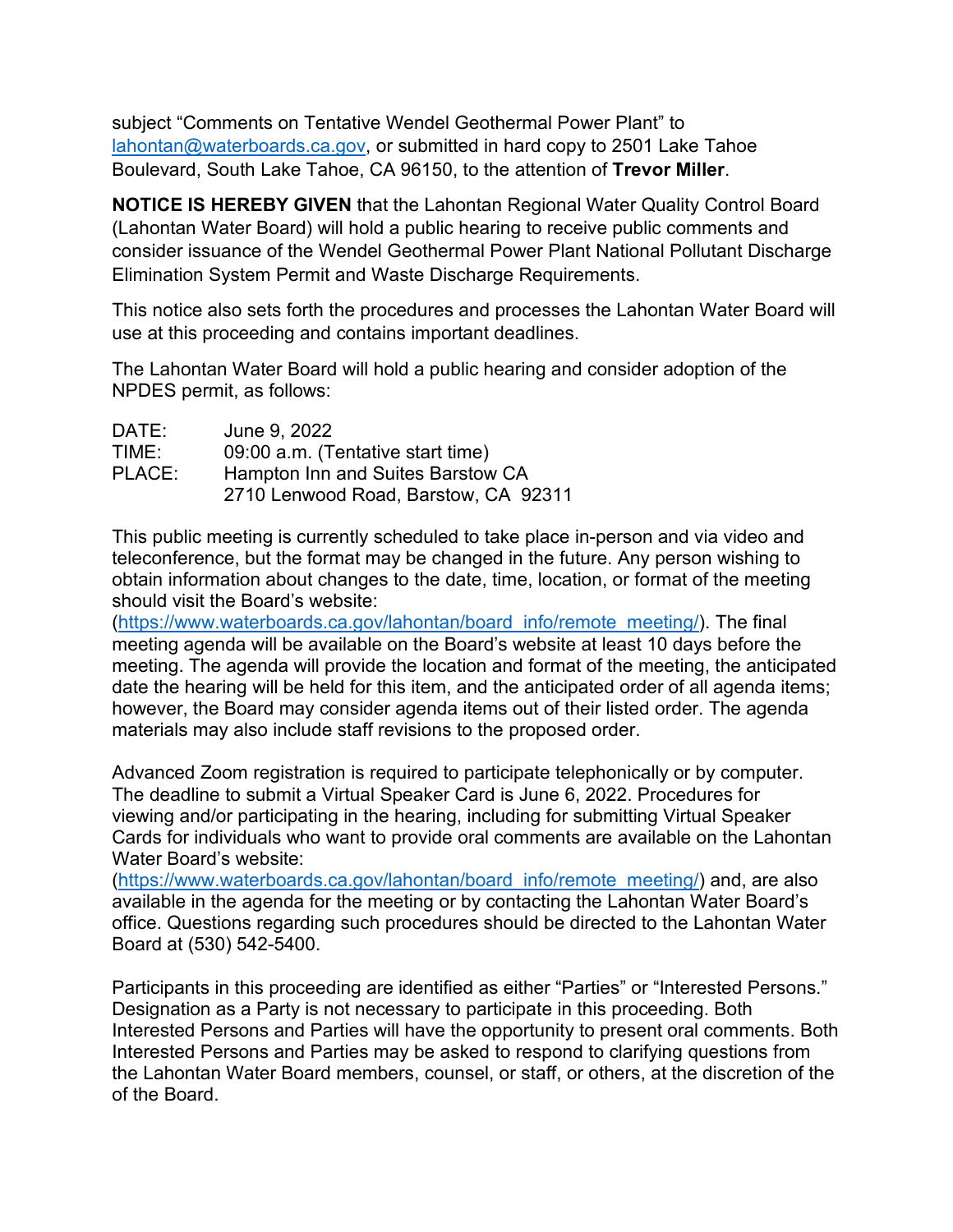The designated party for this hearing is the Base Load Power. Parties to the hearing may present evidence or, cross-examine other parties' witnesses (if any are called). Parties are subject to cross-examination about any evidence they present.

Interested persons include any person or organization that is interested in the outcome of the hearing, but who has not been designated as a party. Interested persons may present oral comments at the hearing, but they may not present evidence. Oral comments include policy statements and/or arguments about the appropriateness, wisdom, or utility of the proposal before the Lahontan Water Board. Interested persons are not subject to cross-examination and may not cross-examine witnesses.

All designated parties and interested persons may speak at the Lahontan Water Board meeting. Oral comments should avoid repeating previous comments to allow all persons time to be heard. Interested persons with similar concerns or opinions are encouraged to choose one representative to speak and are encouraged to coordinate their presentations with each other. Oral comments will be limited to five (5) minutes each. Any person may ask for additional time for their oral comment by sending a request with a justification supporting the request and the requested amount of time to the Board Clerk, Katrina Fleshman at [RB6-Lahontan@waterboards.ca.gov](mailto:RB6-Lahontan@waterboards.ca.gov) or by contacting her directly at (530) 542-5414 by 5:00 p.m. by May 25, 2022. Please indicate in the subject line "Wendel Geothermal Power Plant." Interested persons requesting additional time will be advised prior to the date of the hearing of the amount of time they will be allocated. The decision to grant or deny additional time will be based upon the complexity and the number of issues under consideration, the extent to which entities and persons have coordinated, the number of interested persons anticipated, the extent to which entities and persons have identified unique interests, and the time available for the hearing. It is the Lahontan Water Board's intent that reasonable requests be accommodated.

Participants requesting to use a PowerPoint presentation during the public hearing must email the file, in .ppt format, to [RB6-Lahontan@waterboards.ca.gov](mailto:RB6-Lahontan@waterboards.ca.gov) with a copy to [katrina.fleshman@waterboards.ca.gov,](mailto:katrina.fleshman@waterboards.ca.gov) and be received by 5:00 p.m. on May 25, 2022. Please indicate in the subject line "Wendel Geothermal Power Plant." Except at the discretion of the Regional Water Board Chair, written material received after the above date will not be accepted. If the Chair chooses to accept late written material, that material will not be incorporated into the administrative record if doing so would prejudice the Permittee or the Regional Water Board staff. The Chair may choose to modify this rule upon a showing of severe hardship (California Code of Regulations, Title 23, sections 648.1 and 648.4).

The proceeding before the Lahontan Water Board generally will be conducted in the following order:

1. Opening statement by the Chair summarizing the subject matter and purpose of